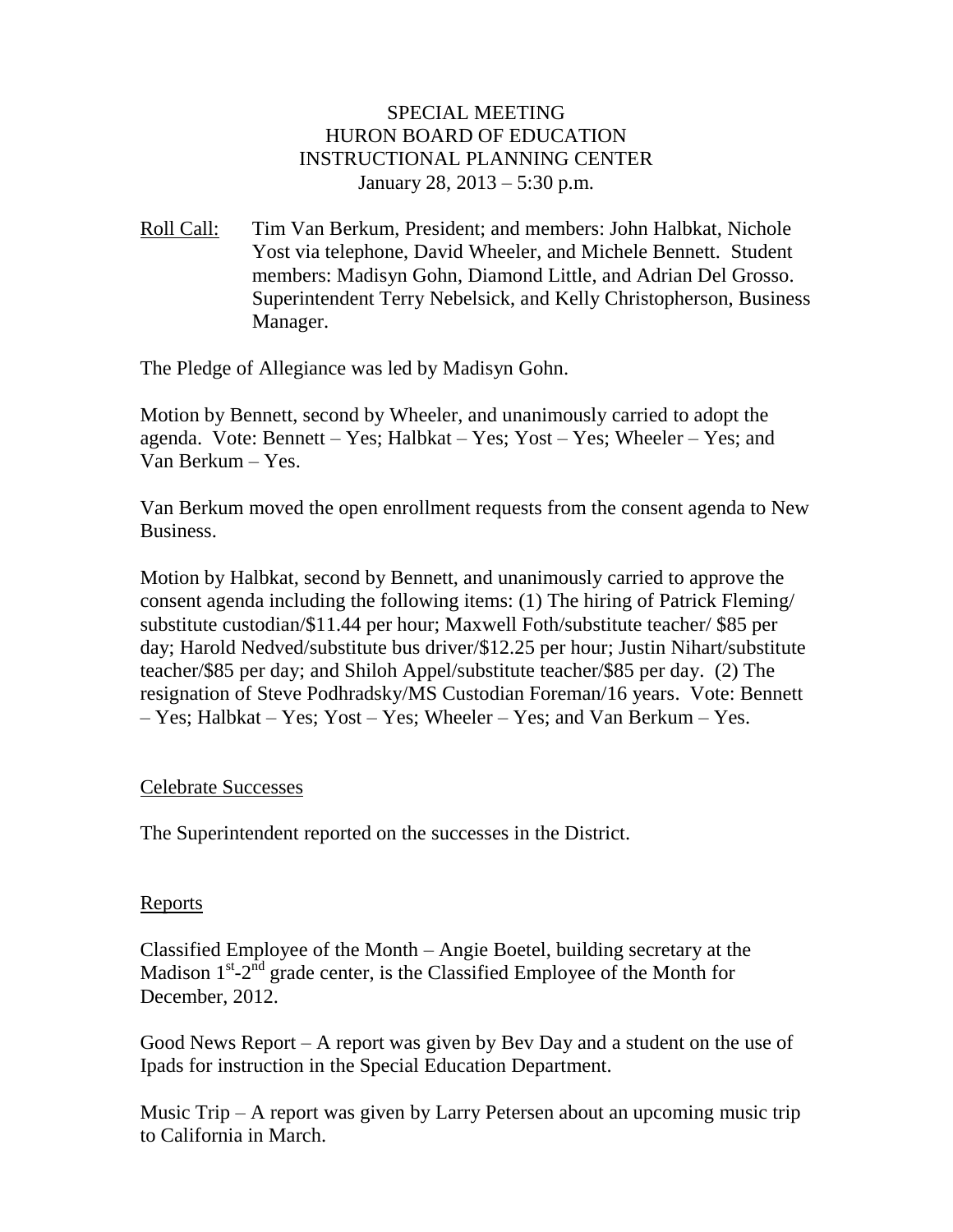LAN Report – Tim Van Berkum reported on the Legislative Session.

Write to Learn – Cindy Niederbaumer reported on the Write to Learn assessment.

Madison Elementary Addition – Kelly Christopherson reported on the time line for construction at Madison.

Facilities Committee – Terry Nebelsick reported on the formation and work of the Facilities Committee to date.

Halbkat departed the meeting at this time.

Superintendent's Report – Terry Nebelsick presented the Superintendent's report.

Dates to Remember – January 28 is the high school registration open house. February 1 & 2 is the Huron Community Cultural Fair. February 13 is an early release day. February 18 is Presidents' Day and there is not any school. February 22 is the deadline for filing petitions for the school board election.

## Old Business

None.

# New Business

The Board conducted a public hearing on the use of the Capital Outlay Fund to construct the addition on Madison Elementary. No action was taken.

Motion by Bennett, second by Wheeler, and unanimously carried to approve a high school music trip to California on March 2-8, 2013. Vote: Bennett – Yes; Yost – Yes; Wheeler – Yes; and Van Berkum – Yes.

Motion by Bennett, second by Wheeler, and unanimously carried to approve open enrollment requests #OE-2012-12 and #OE-2012-13 after the deadline of January 25, 2013 due to special circumstances. Vote: Bennett – Yes; Yost – Yes; Wheeler – Yes; and Van Berkum – Yes.

# Community Input

None.